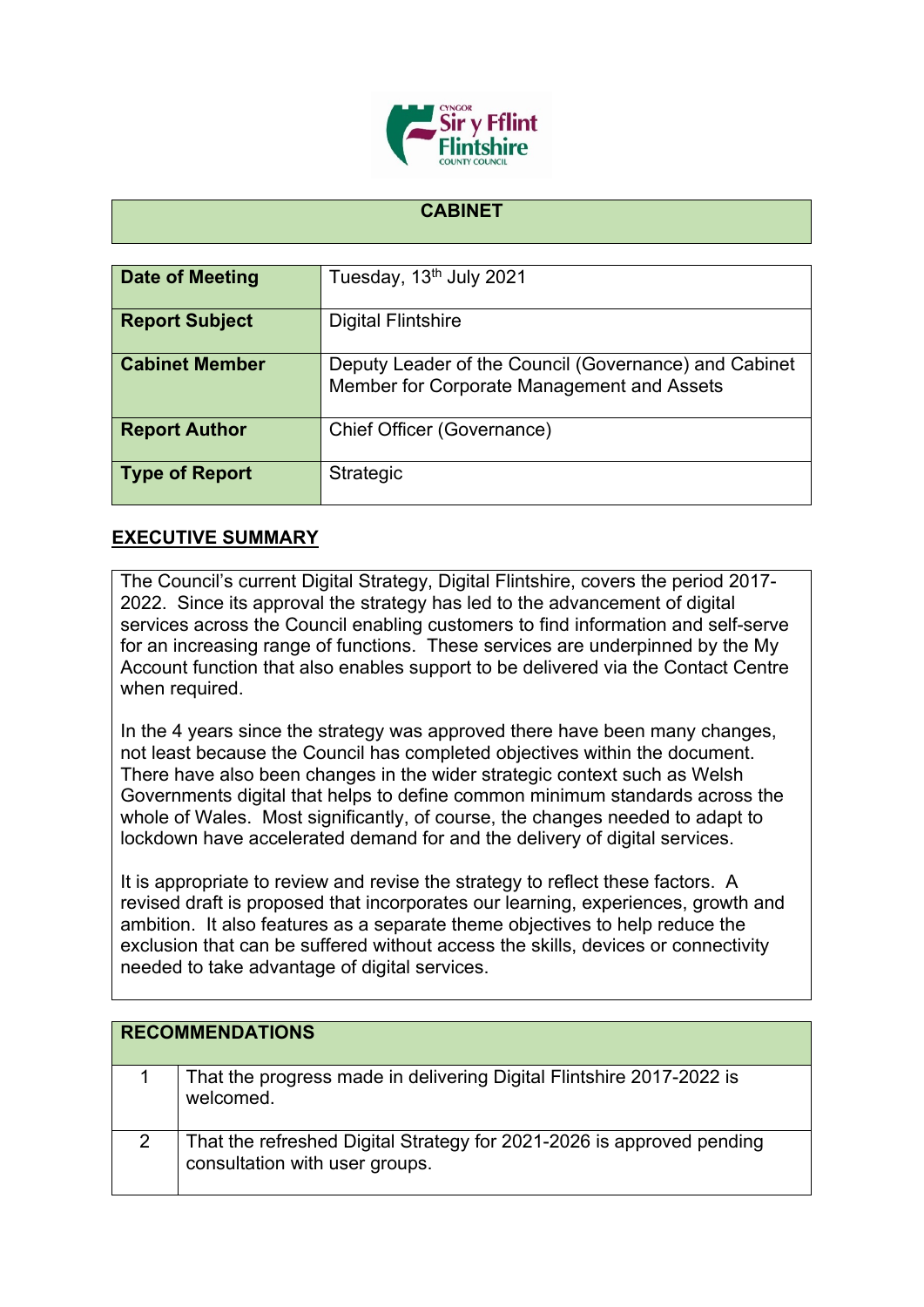| That the Chief Officer Governance has authority to finalise the policy in |
|---------------------------------------------------------------------------|
| consultation with the Deputy Leader and Cabinet Member for Corporate      |
|                                                                           |
| Services & Assets.                                                        |

## **REPORT DETAILS**

| 1.00 | <b>EXPLAINING DIGITAL FLINTSHIRE</b>                                                                                                                                                                                                                                                                                                                                                            |
|------|-------------------------------------------------------------------------------------------------------------------------------------------------------------------------------------------------------------------------------------------------------------------------------------------------------------------------------------------------------------------------------------------------|
| 1.01 | <b>Background:</b>                                                                                                                                                                                                                                                                                                                                                                              |
|      | The Council's current Digital Strategy, Digital Flintshire 2017-2022, was<br>adopted four years ago and is made up of six key themes:                                                                                                                                                                                                                                                           |
|      | • Digital Customer<br><b>Digital Workforce</b><br>$\bullet$<br><b>Digital Business and Community</b><br>$\bullet$<br><b>Digital Partnership</b><br>• Information Management<br><b>Digital Delivery</b>                                                                                                                                                                                          |
|      | Each theme is led by a senior manager and is underpinned by a set of<br>core principles and high level actions which are reflected within the Digital<br>Strategy.                                                                                                                                                                                                                              |
| 1.02 | The Digital Strategy Board (DSB) is chaired by the Chief Officer for<br>Governance and is comprised of theme leads and portfolio representatives<br>from across the Council. It meets bimonthly to:                                                                                                                                                                                             |
|      | • Receive theme updates to assess progress and remove barriers;<br>Review and assess business cases for new projects for inclusion in<br>the Digital Strategy Project Plan, ensuring these meet key criteria<br>for appropriate prioritisation;<br>• Record and assess risks and issues.                                                                                                        |
|      | The Digital Strategy Project Plan contains a list of all projects within the<br>Digital Strategy which are assigned to a theme and reported against.                                                                                                                                                                                                                                            |
| 1.03 | <b>Progress:</b>                                                                                                                                                                                                                                                                                                                                                                                |
|      | The Council has made good progress in delivering the aims set out in the<br>Digital Flintshire 2017-2022. Some of the achievements include:                                                                                                                                                                                                                                                     |
|      | Improving customer service via updating the corporate website and<br>expanding the range of services available to customers online via<br>the use of forms linking directly to business systems;<br>The introduction of a customer account, My Account, delivering<br>$\bullet$<br>secure personalised services including school admissions, planning<br>applications and garden waste schemes; |
|      | Collaborating with other authorities and partner organisations to<br>$\bullet$<br>deliver regional and national projects to improve service delivery<br>and develop standardised ways of working and information sharing<br>such as via the North Wales Legal Case Management System;                                                                                                           |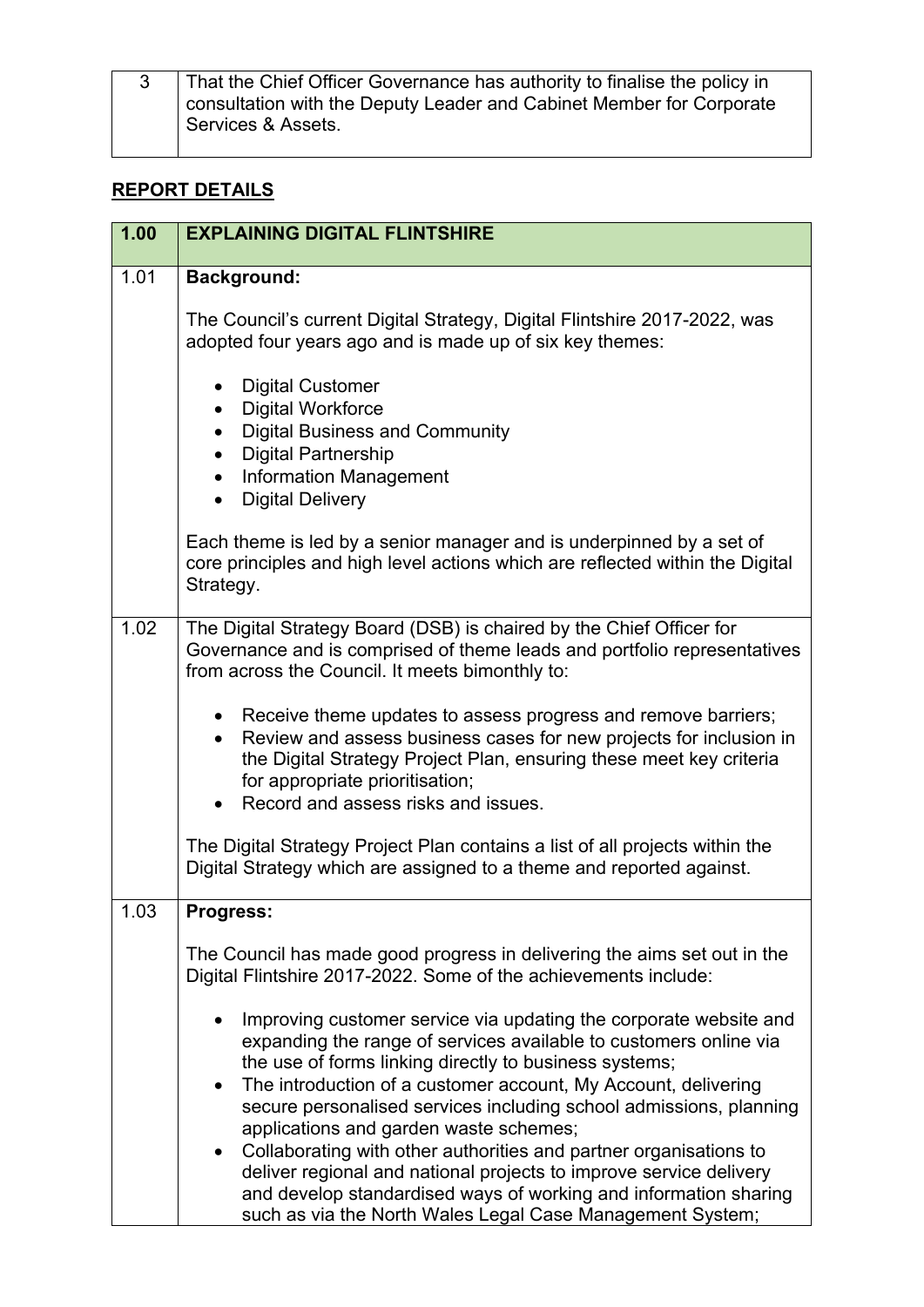|      | Working with the UK Government and North Wales Economic<br>$\bullet$<br>Ambition Board to improve broadband access throughout the region<br>via the LFFN programme and engaging with rural communities to<br>assess their requirements and provide support;<br>• Provision of a solid foundation for delivery of the curriculum to<br>schools via the Welsh Government HWB programme, updating<br>infrastructure and technology to agreed national standards.                              |
|------|--------------------------------------------------------------------------------------------------------------------------------------------------------------------------------------------------------------------------------------------------------------------------------------------------------------------------------------------------------------------------------------------------------------------------------------------------------------------------------------------|
| 1.04 | The Covid-19 Pandemic has had affected both individual Projects within<br>the Digital Strategy Project Plan and the overarching strategic aims.                                                                                                                                                                                                                                                                                                                                            |
|      | It has impacted the delivery dates of projects, increased the demand for<br>new projects and redesign of services, changed priorities, expedited<br>organisational and transformational change, and most importantly,<br>changed the expectations of Flintshire residents as to how and when<br>services are delivered.                                                                                                                                                                    |
|      | This has forced the Council to deliver services in a different way and to<br>refocus its ambitions and approach to delivering its duties and obligations.                                                                                                                                                                                                                                                                                                                                  |
|      | Some examples of work undertaken throughout the pandemic and during<br>recovery are as follows:                                                                                                                                                                                                                                                                                                                                                                                            |
|      | Enabling remote learning by providing remote access solutions to<br>schools;<br>Supplying devices and mobile Wifi units to digitally disadvantaged<br>$\bullet$                                                                                                                                                                                                                                                                                                                            |
|      | learners throughout Flintshire;<br>Facilitating the continued delivery of key services by enabling<br>$\bullet$<br>employees to work from home;                                                                                                                                                                                                                                                                                                                                            |
|      | Providing additional digital services and solutions such as:<br>$\bullet$<br>New communication tools (eg video conferencing, Whatsapp)<br>On line applications for services e.g. business rates relief,<br>childcare offers, free school meals, keyworker applications,<br>childcare applications for vulnerable children, recycling requests.<br>Direct Covid Response work including sending letters and<br>$\bullet$<br>communications to vulnerable, shielding residents and using our |
|      | data services to help residents by mapping and providing<br>information on essential local services like pharmacies, food banks,<br>delivery and other support services;<br>Supporting Test Trace Protect by developing systems, training,<br>$\bullet$                                                                                                                                                                                                                                    |
|      | equipment and telephony.                                                                                                                                                                                                                                                                                                                                                                                                                                                                   |
| 1.05 | Digital Flintshire 2021-2026                                                                                                                                                                                                                                                                                                                                                                                                                                                               |
|      | Audit Wales reviewed the Council's strategy and made a number of<br>recommendations for updates/revision. The report was issued during the<br>pandemic and consequently implementing the recommendations has<br>needed to wait.                                                                                                                                                                                                                                                            |
|      | As part of refreshing the objectives within the strategy, work was<br>undertaken to identify:<br>demands and expectations of service users;                                                                                                                                                                                                                                                                                                                                                |
|      | areas for development and<br>$\bullet$                                                                                                                                                                                                                                                                                                                                                                                                                                                     |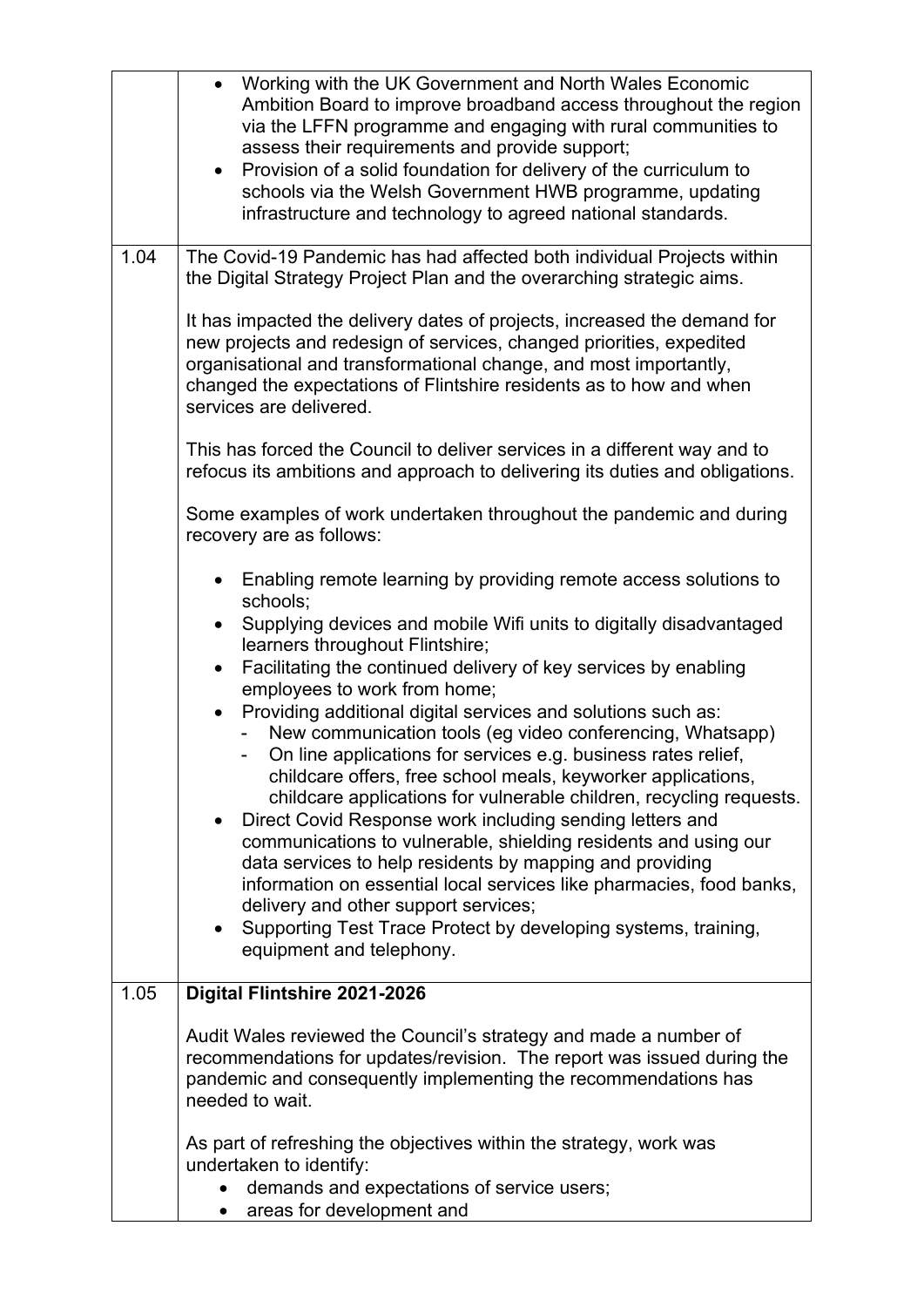|      | changes to working practices and procedures.                                                                                                                                                                                                                                                                                                                                                                                                                                                                                                                                 |
|------|------------------------------------------------------------------------------------------------------------------------------------------------------------------------------------------------------------------------------------------------------------------------------------------------------------------------------------------------------------------------------------------------------------------------------------------------------------------------------------------------------------------------------------------------------------------------------|
|      | These are reflected within the revised strategy. In addition, the following<br>changes have been made:                                                                                                                                                                                                                                                                                                                                                                                                                                                                       |
|      | The removal of completed actions and the addition of new and<br>$\bullet$<br>updated aims and actions;                                                                                                                                                                                                                                                                                                                                                                                                                                                                       |
|      | The Digital Strategy for Wales, the requirements of the Local Digital<br>Declaration, revised Council priorities, the changed environment<br>and expectations of the Flintshire community have been reflected;<br>The governance arrangements have been updated. There is<br>$\bullet$<br>growing demand on IT services to increase the speed and scope of<br>change that they can support within the Council (whilst still<br>maintaining continuity of service). Prioritisation is key to ensuring<br>that only those projects which significantly advance the aims of the |
|      | strategy are taken forward;<br>Reframing of the key themes within the Digital Strategy to<br>incorporate:                                                                                                                                                                                                                                                                                                                                                                                                                                                                    |
|      | <b>Digital Business and Connectivity</b><br>Replacing the existing "Digital Business and Community" theme to<br>expand and focus on the work, locally and regionally, to help<br>businesses in general and to improve access to high quality higher<br>speed broadband                                                                                                                                                                                                                                                                                                       |
|      | <b>Digital Learning and Culture</b><br>Incorporating lifelong digital learning and the development of digital<br>opportunities for participation within Flintshire communities                                                                                                                                                                                                                                                                                                                                                                                               |
|      | <b>Digital Inclusion</b><br>Digital Inclusion wraps around all of the other themes and is a key<br>consideration of all aims, principles, ambitions, actions and<br>individual projects within the strategy.                                                                                                                                                                                                                                                                                                                                                                 |
|      | The aim is for residents to be able to exploit the benefits that digital<br>can provide, tackling exclusion caused by lack of skills, lack of<br>devices or lack of broadband, ensuring that no Flintshire resident is<br>left behind in an increasingly digital world.                                                                                                                                                                                                                                                                                                      |
| 1.06 | Member briefings were provided on 28 <sup>th</sup> June and the strategy has been<br>considered by the Corporate Resources Overview and Scrutiny<br>Committee.                                                                                                                                                                                                                                                                                                                                                                                                               |
|      |                                                                                                                                                                                                                                                                                                                                                                                                                                                                                                                                                                              |

| 2.00 | <b>RESOURCE IMPLICATIONS</b>                                                                                                                                                                                                                                                                                                                                                                                                                                                                                                                                                               |
|------|--------------------------------------------------------------------------------------------------------------------------------------------------------------------------------------------------------------------------------------------------------------------------------------------------------------------------------------------------------------------------------------------------------------------------------------------------------------------------------------------------------------------------------------------------------------------------------------------|
| 2.01 | Work is currently underway to ensure that the projects and ambitions<br>within the strategy also have accurate costings assigned. This will create<br>a funding plan and that any potential funding gaps are identified as early<br>as possible. It is already clear that the level of ambition outstrips the<br>available funding and the capacity of the IT Service to support new<br>projects alongside day to day delivery and necessary renewals of<br>software/hardware (so called "keeping the lights on"). Only those projects<br>which are a clear priority can be taken forward. |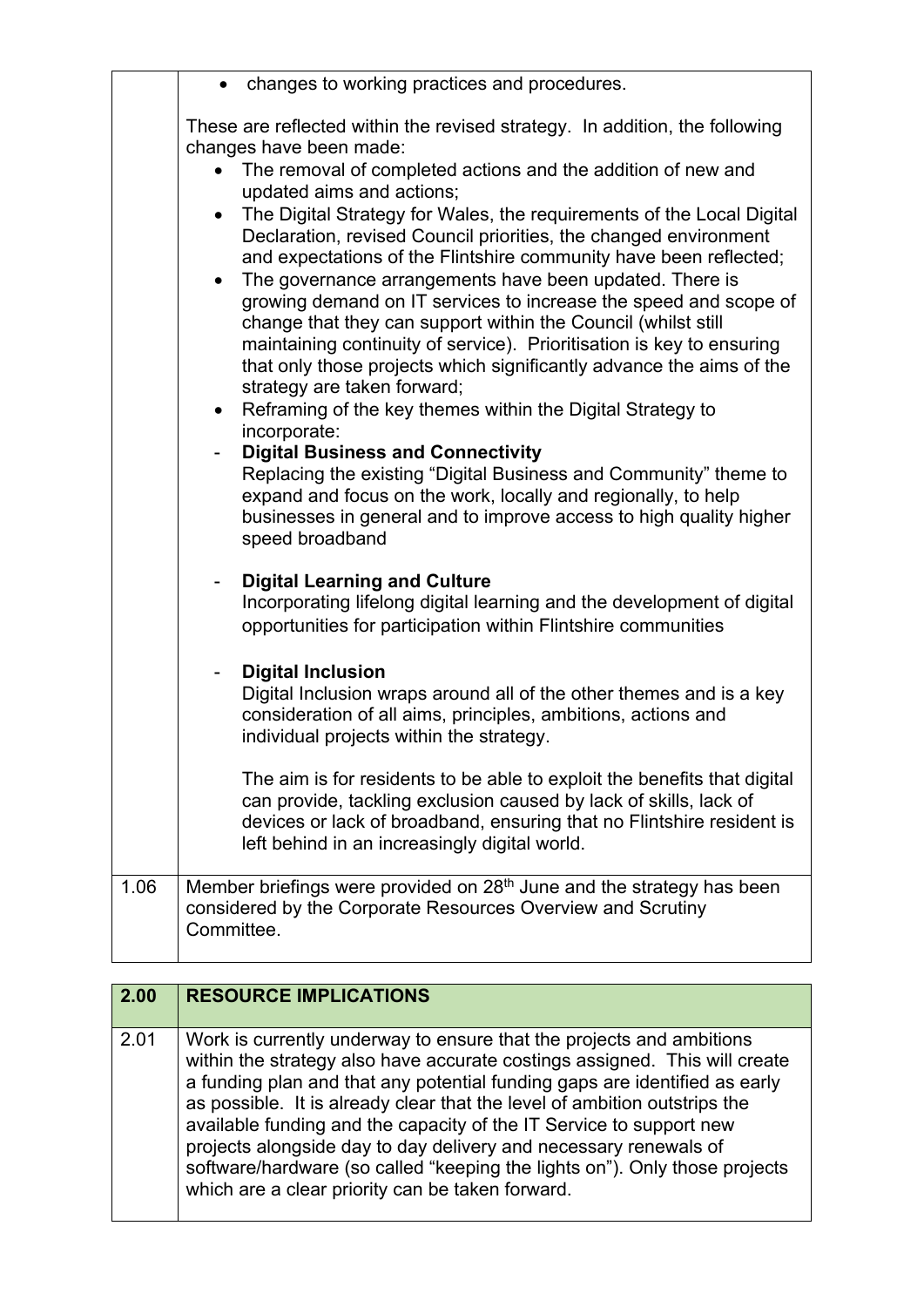| 2.02 | The revised strategy contains the digital standards which to ensure that<br>only those projects which advance our strategic aims are progressed.<br>Also, part of the role of the Digital Strategy Board is to assess the priority<br>to be allocated to projects within available finance and IT capacity.                                                                                                     |
|------|-----------------------------------------------------------------------------------------------------------------------------------------------------------------------------------------------------------------------------------------------------------------------------------------------------------------------------------------------------------------------------------------------------------------|
| 2.03 | Digital projects are also very demanding of transformation capacity within<br>the services themselves so that existing work practices are amended to<br>maximise the benefit that can be derived from any new software. Such<br>projects need to be carefully dovetailed into the existing commitments of<br>services to ensure that sufficient capacity exists and to minimise disruption<br>to service users. |
| 2.04 | An action plan showing the start and end dates for projects is included<br>within the revised strategy. This is a live document and is constantly<br>adjusted in light of changing demands (such as emergencies or the<br>previously unannounced termination of a piece of software). Portfolios are<br>closely involved in ranking the importance of projects to help develop that<br>sequencing plan.         |

| Long-term     | Positive                                                                                                                                                                                                                                                                                                                    |
|---------------|-----------------------------------------------------------------------------------------------------------------------------------------------------------------------------------------------------------------------------------------------------------------------------------------------------------------------------|
| Prevention    | Recognising that our population is aging<br>and becoming more diverse, digital<br>services mean more focus can be given to<br>supporting those more in need of support.<br>Recognising the threat of climate change,<br>more flexible working practices mean less<br>journeys impacting onCo2 emissions and<br>air quality. |
| Integration   | Easy access to information and ability to<br>easily manage day-to-day tasks digitally<br>can help people to be self-reliant and<br>prevent loss of independence.                                                                                                                                                            |
| Collaboration | Consultation results have underpinned the<br>strategy and ongoing programmes of<br>learning from feedback from citizens and<br>users will inform future development.                                                                                                                                                        |
| Involvement   | Benefits across the wellbeing goals from<br>improved digital services e.g. an equal<br>Wales. Working with our partners to<br>deliver digital services that enable Health<br>and Social Care Integration e.g. Single<br>Point of Access (SPOA).                                                                             |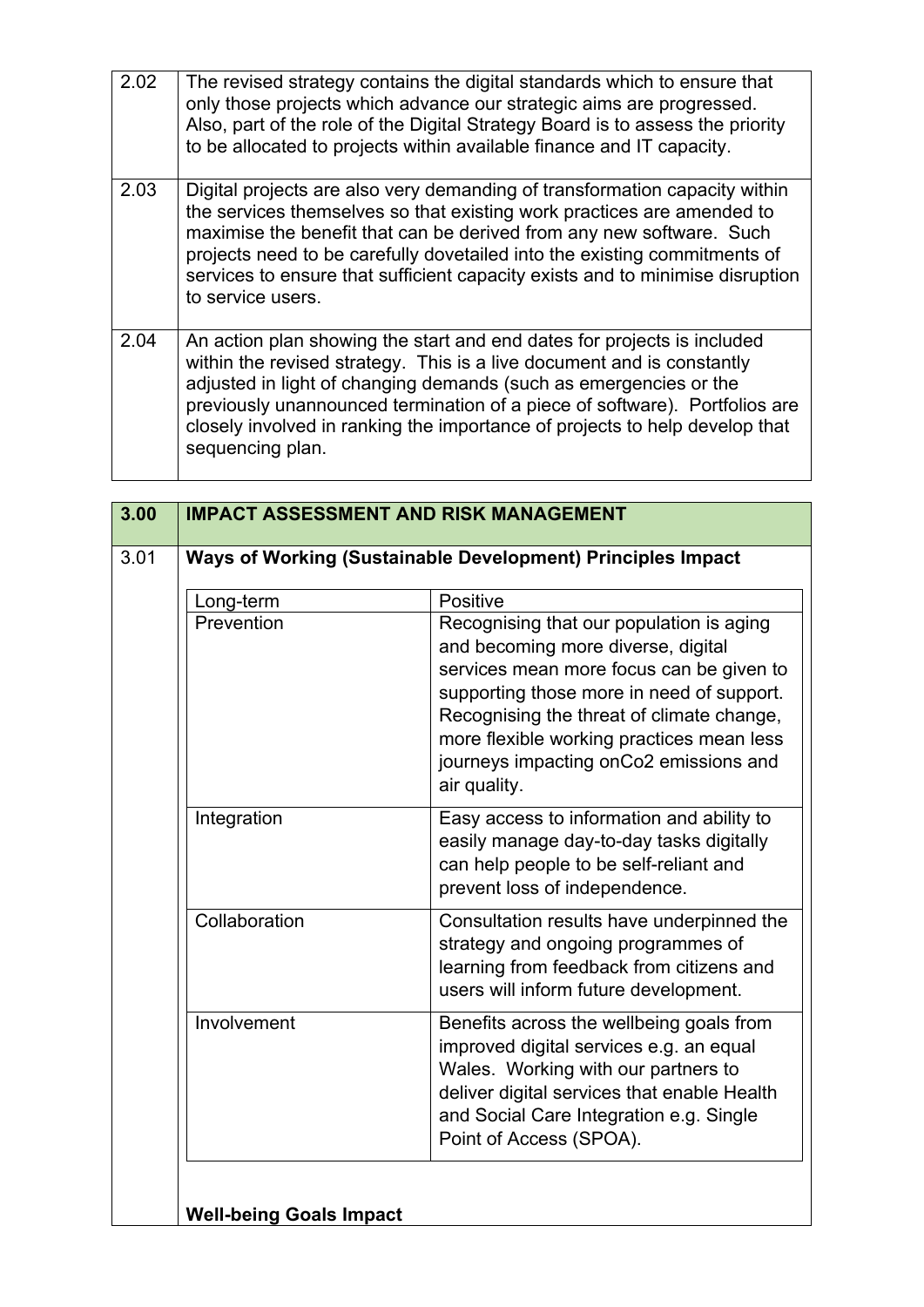| <b>Prosperous Wales</b>    | Improving local infrastructure to support<br>developing businesses.                                                                                                                                   |
|----------------------------|-------------------------------------------------------------------------------------------------------------------------------------------------------------------------------------------------------|
|                            | Helping local people gaining relevant skills.                                                                                                                                                         |
| <b>Resilient Wales</b>     | Changing working practices and<br>developing skills for more resilient services<br>and communities as the population and<br>climate changes in the long-term.                                         |
| <b>Healthier Wales</b>     | Timely access to information to ensure<br>support can be provided promptly<br>preventing further deterioration, supported<br>by real time information.                                                |
| More equal Wales           | Flexible services, responsive to the needs<br>of the most vulnerable.                                                                                                                                 |
| <b>Cohesive Wales</b>      | Supporting improved internet connectivity<br>so that information is easily and reliably<br>available to enable all communities to be<br>well-connected, informed and involved in<br>their local area. |
| <b>Vibrant Wales</b>       | Ensuring all services and information are<br>provided bilingually.                                                                                                                                    |
| Globally responsible Wales | More digital services reduces the need for<br>journeys and resources such as fuel and<br>paper, reducing Co2 emissions and use of<br>resources.                                                       |

| 4.00 | <b>CONSULTATIONS REQUIRED/CARRIED OUT</b>                                                                                                                         |
|------|-------------------------------------------------------------------------------------------------------------------------------------------------------------------|
| 4.01 | A member briefing took place on 28 <sup>th</sup> June 2021 and the strategy has been<br>considered by the Corporate Resources Overview and Scrutiny<br>Committee. |
| 4.02 | It is proposed to consult user groups on the strategy especially the<br>proposed theme on digital inclusion.                                                      |

| 5.00 | <b>APPENDICES</b>                                                                             |
|------|-----------------------------------------------------------------------------------------------|
| 5.01 | <b>Appendix 1</b> – Digital Flintshire 2017-2022<br>Appendix 2 - Digital Flintshire 2021-2026 |